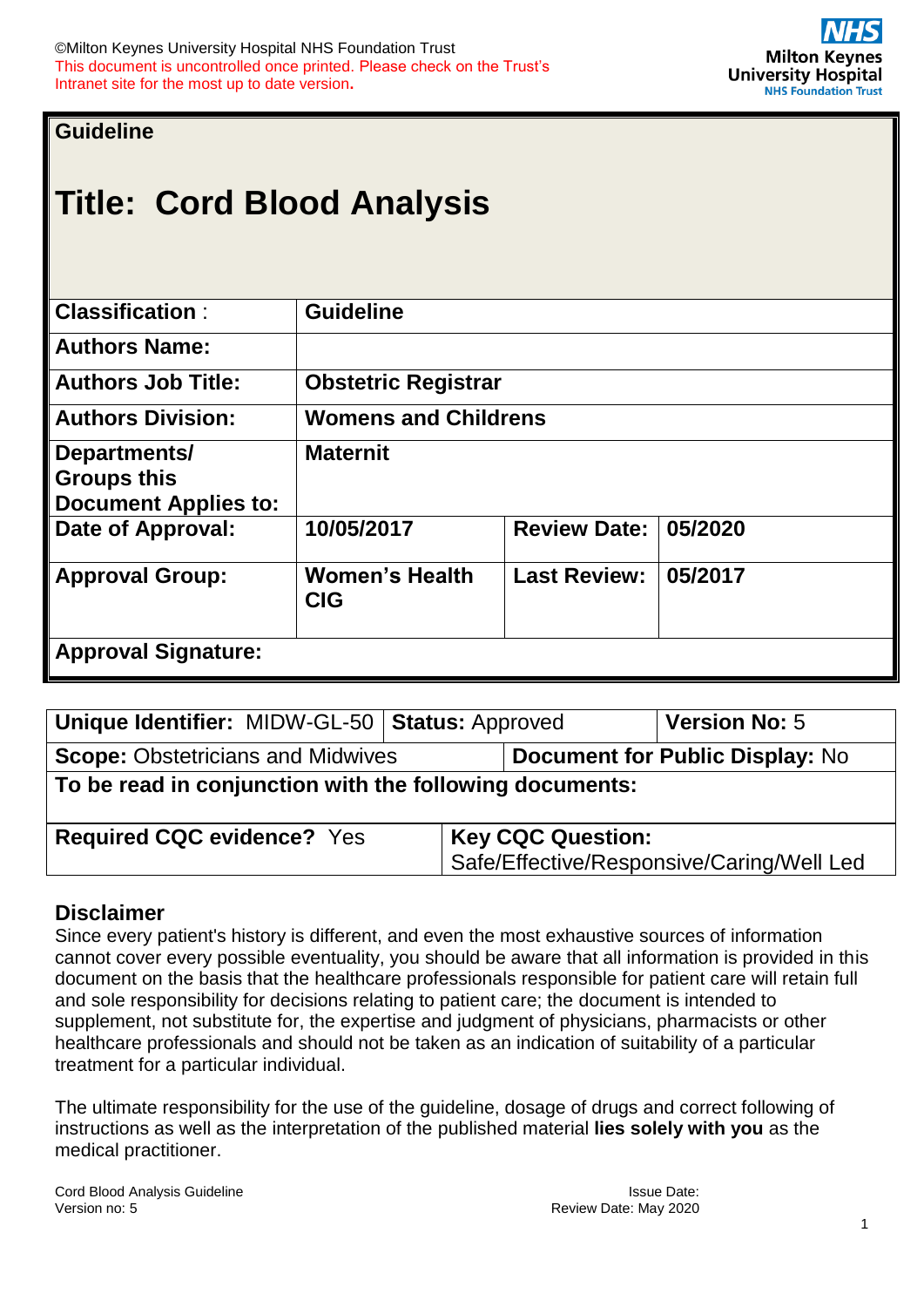## **Index**

| 3.0 |  |
|-----|--|
| 4.0 |  |
|     |  |
|     |  |

## **Guideline Statement**

- Provide a rationale for undertaking cord blood analysis.
- Reiterate important points to remember when taking cord blood.
- Outline situations which require cord blood analysis.
- Provide normal blood gas values for comparison.

## **Executive Summary**

Umbilical cord blood gas and acid base assessment provide information about a baby's respiratory and metabolic status. It is recommended in all high risk deliveries. The degree to which blood gas results vary from normal limits helps staff to understand the effectiveness of organ function and the ability of the baby to compensate for acute or chronic changes at the moment of birth.

To understand the significance of these changes it is necessary to look at the normal values and limits.

To ensure that cord blood sampling is undertaken in line with the evidence-based practice, both arterial and venous cord pH, pO2, pCO2 and base deficit should be measured.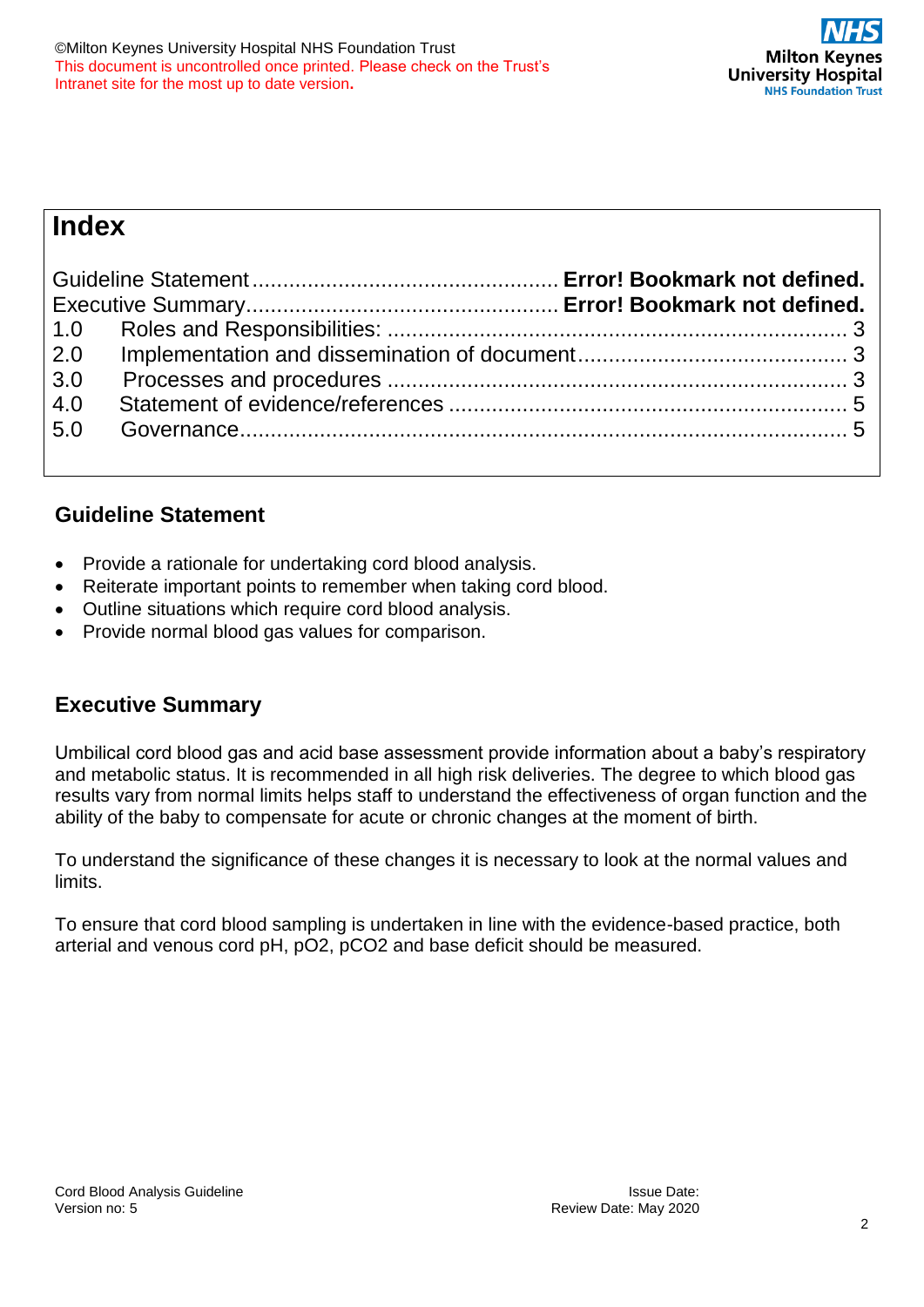©Milton Keynes University Hospital NHS Foundation Trust This document is uncontrolled once printed. Please check on the Trust's Intranet site for the most up to date version**.**



## <span id="page-2-0"></span>**1.0 Roles and Responsibilities:**

For use by midwives and obstetricians in order to make evidence based decisions when caring for labouring women, whose babies fall under the criteria for Cord blood analysis.

## <span id="page-2-1"></span>**2.0 Implementation and dissemination of document**

This Guideline is available on the Intranet and has followed the Guideline review process prior to publication

## <span id="page-2-2"></span>**3.0 Processes and procedures**

#### **3.1 Rational for obtaining cord blood**

Paired cord blood gases should not be taken routinely. They may be taken when there has been concern about the baby either in labour or immediately following birth.

When to cut the umbilical cord has long been debated and the RCOG recommends that the time at which the cord is clamped should be recorded; "Timing needs to be based on clinical assessment and the cord should not be clamped earlier than necessary.

An additional clamp to facilitate double clamping of the cord, if indicated, should be available for all birth settings.

#### **Cord blood MUST always be obtained in the following:**

- All emergency caesarean sections and instrumental births
- Delivery for presumed ' fetal distress'
- Shoulder dystocia
- If a FBS has been performed during labour
- Following birth if the baby's condition is poor (low apgars  $=$  to / less than 7)
- Significant meconium stained liquor present
- APH/Abruption
- Preterm birth
- Multiple pregnancy
- Pyrexia in labour

#### **Note:**

If baby is unexpectedly born with possible signs of neonatal compromise, admitted to NNU or pregnancy is complicated (e.g., preterm / stillborn / abruption / chorioamnionitis), send placenta for histology.

The neonatal and obstetric team will work together to explain as soon after the birth as possible the cord blood analysis results; and provide appropriate support and information to the parents.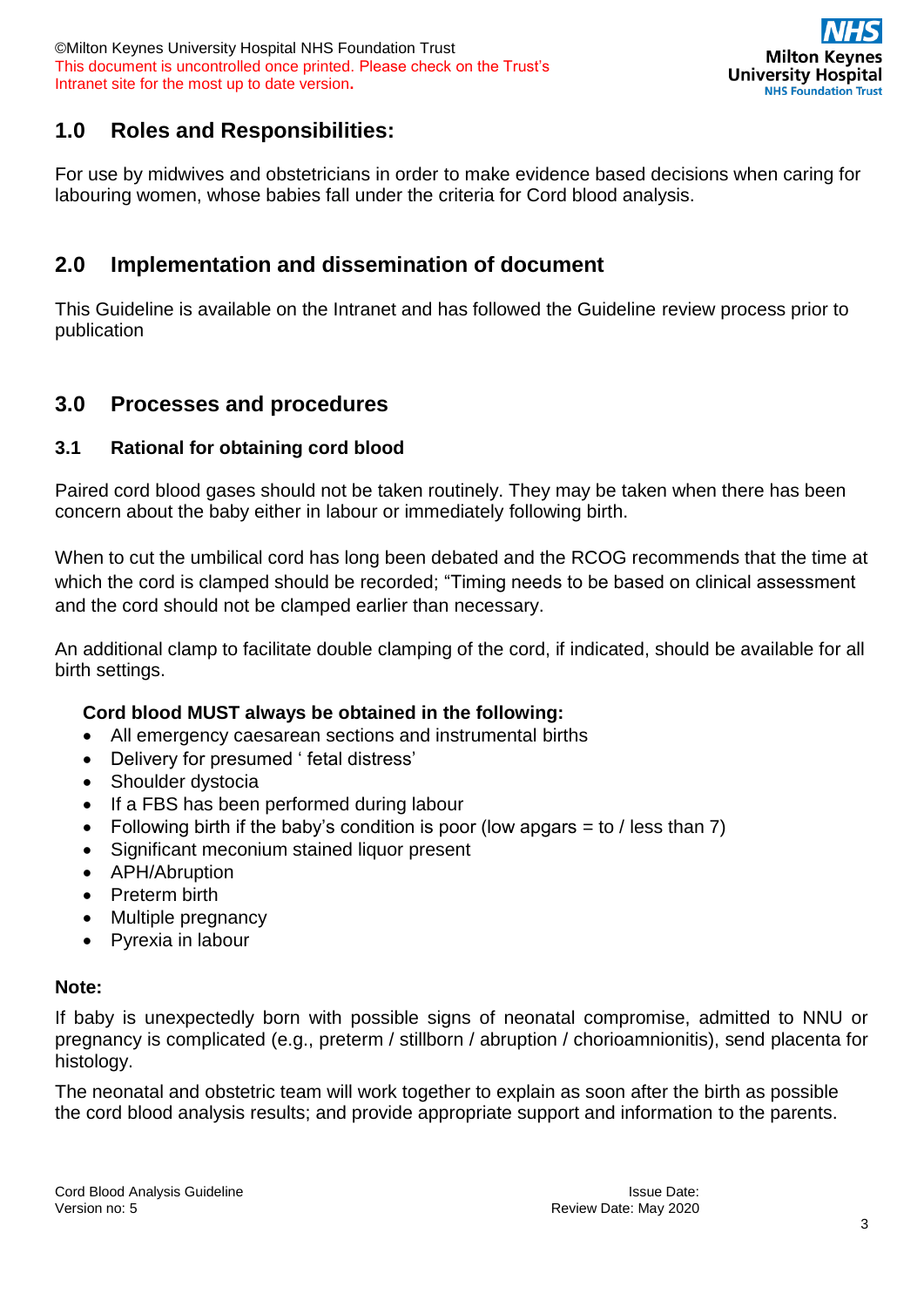©Milton Keynes University Hospital NHS Foundation Trust This document is uncontrolled once printed. Please check on the Trust's Intranet site for the most up to date version**.**



#### **3.2 Method**

- Cord blood analysis should be assessed by collecting paired samples from the umbilical artery (UA) and umbilical vein (UV) of a segment of cord that has been double clamped to isolate it from the placenta.
- The sample (segment of cord) must be at least 15cm long, it is important to ensure that the cord segment is full of blood, by milking the cord from the placenta if necessary before clamping.

Using heparinised syringes

- Take blood from the artery first (reflects the fetal status) and then the vein (reflects the maternal-acid base status and placental function).
- Remove all air bubbles from the samples by gently rolling the syringe between the fingers.
- Analyse the samples as soon as possible after collection; if a delay is anticipated place the capped syringes in ice or cold water.

In the event of the blood gas analyser being out of order, the samples will be need to kept cool i.e. in cold water, ice or fridge until transported to the lab. They will require the baby's details on them including MRN therefore the baby will need to be registered. The biochemist should be informed that the analyser is not functioning and that the samples are on their way to the lab. These will need to be transported within 30 minutes. A datix should be generated regarding the faulty equipment.

There are blood gas analysers in NNU and in Phase 1 Theatres which should be used for all theatre cases but can also be used if the analyser on Labour Ward is out of order.

#### **3.3 Results**:

Check results are compatible with one arterial and one venous sample by ensuring that the:

- Arterial pH is less than the venous pH (by at least a difference of 0.022units) and
- Arterial pCO2 is greater than the venous pCO2(by at least a difference of 5.3mm Hg) All results should be recorded in mother's and baby's notes.

**The actual pH measurements can be taken at any time in the following 15-20 minutes, allowing birth attendants the opportunity to deal with the immediate needs of mother and baby.**

#### **3.3.1 Normal blood gas values**

| At Term | pH        | <b>Base Excess</b><br>mmol/L | $pO2$ mm Hg  | $pCO2$ mm Hg   |
|---------|-----------|------------------------------|--------------|----------------|
| UA      | 7.10-7.38 | $-9.0$ to 1.8                | 4.1 to 31.7  | 39.1 to 73.5   |
| UV      | 7.20-7.44 | $-7.7$ to 1.9                | 30.4 to 57.2 | $14.1$ to 43.3 |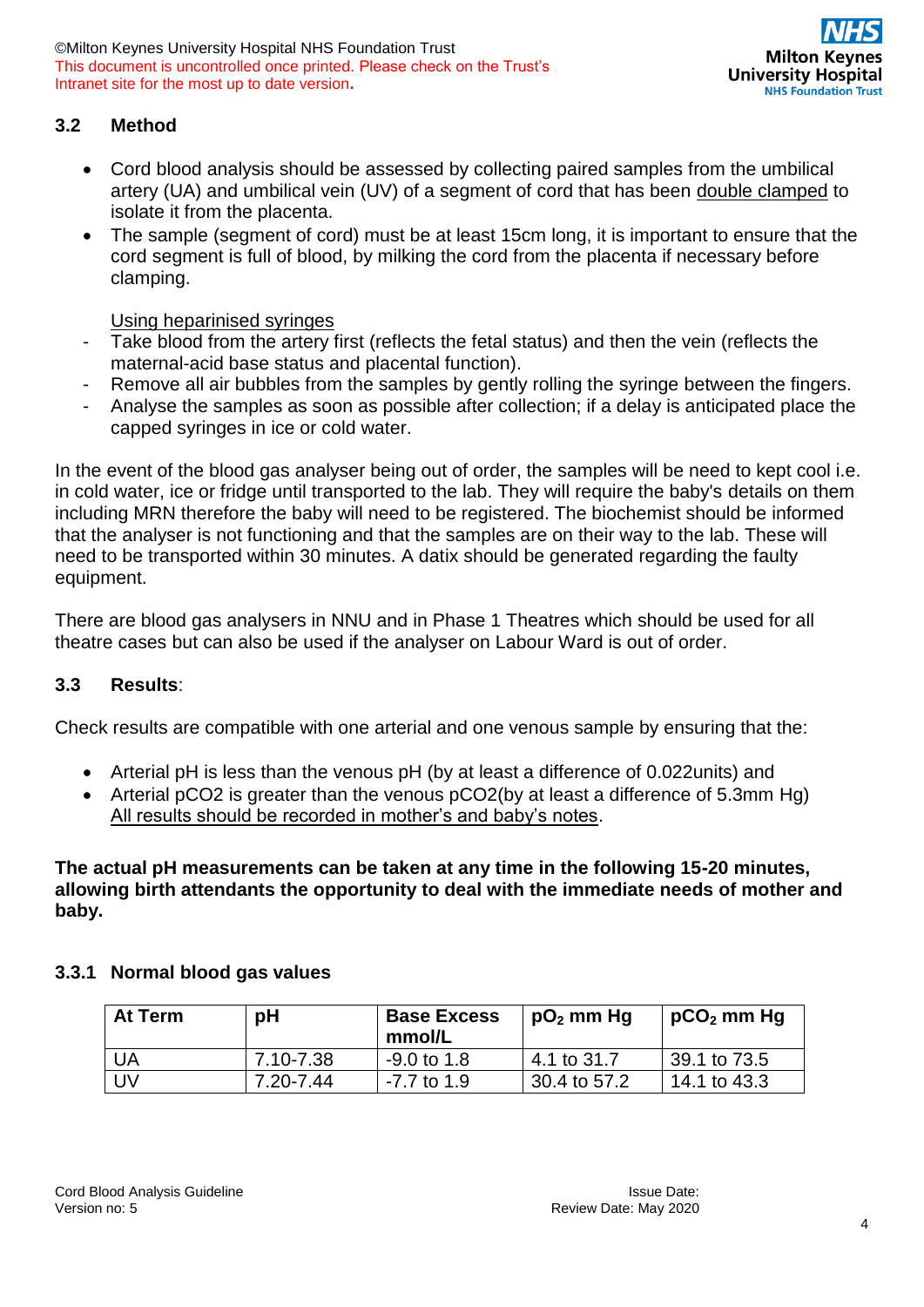

## <span id="page-4-0"></span>**4.0 Statement of evidence/references**

## **Statement of evidence:**

National Institute for Health and Clinical Excellence (NICE) (2016*) Intrapartum care for healthy women and babies* Clinical guideline [CG190] London. NICE

National Institute for Health and Clinical Excellence (NICE) *Clamping of the Umbilical Cord and Placental Transfusion* (Scientific Impact Paper No. 14) London. NICE.

## **References:**

Plymouth Perinatal Research Group (1994-2000) *Umbilical Cord Blood Sampling & Expert Data Care.* Available from: [http://www.k2ms.com](http://www.k2ms.com/)

Wong, L. & Maclennan. (2011). *Gathering the evidence: Cord gases and placental histology for births with low Apgar scores*. Australian and New Zealand Journal of Obstetrics and Gynaecology. 51, 17-21.

Harris, M., Beckley S.L., Garibaldi, J.M. et al. (1996). *Umbilical cord gas analysis at the time of delivery*. Midwifery.12:146-50.

## <span id="page-4-1"></span>**5.0 Governance**

#### **5.1 Record of changes to document**

| <b>Version number: 5</b>        |           | Date:           |                 |        |  |  |
|---------------------------------|-----------|-----------------|-----------------|--------|--|--|
| <b>Section</b><br><b>Number</b> | Amendment | <b>Deletion</b> | <b>Addition</b> | Reason |  |  |
|                                 |           |                 |                 |        |  |  |
|                                 |           |                 |                 |        |  |  |

#### **5.2 Consultation History**

| <b>Stakeholders</b><br>Name/Board        | Area of<br><b>Expertise</b> | <b>Date Sent</b> | <b>Date</b><br><b>Received</b> | <b>Comments</b> | <b>Endorsed Yes/No</b> |
|------------------------------------------|-----------------------------|------------------|--------------------------------|-----------------|------------------------|
| Matrons                                  |                             |                  | May 2017                       | No comments     | Yes                    |
| <b>Head of Midwifery</b>                 |                             |                  | May 2017                       | No comments     | Yes                    |
| <b>Consultant Midwife</b><br>and Matrons |                             |                  | May 2017                       | No comments     | Yes                    |
| Consultants                              |                             |                  | May 2017                       | No comments     | Yes                    |
| Registrars/SHO<br>and Midwives           |                             |                  | May 2017                       | No comments     | Yes                    |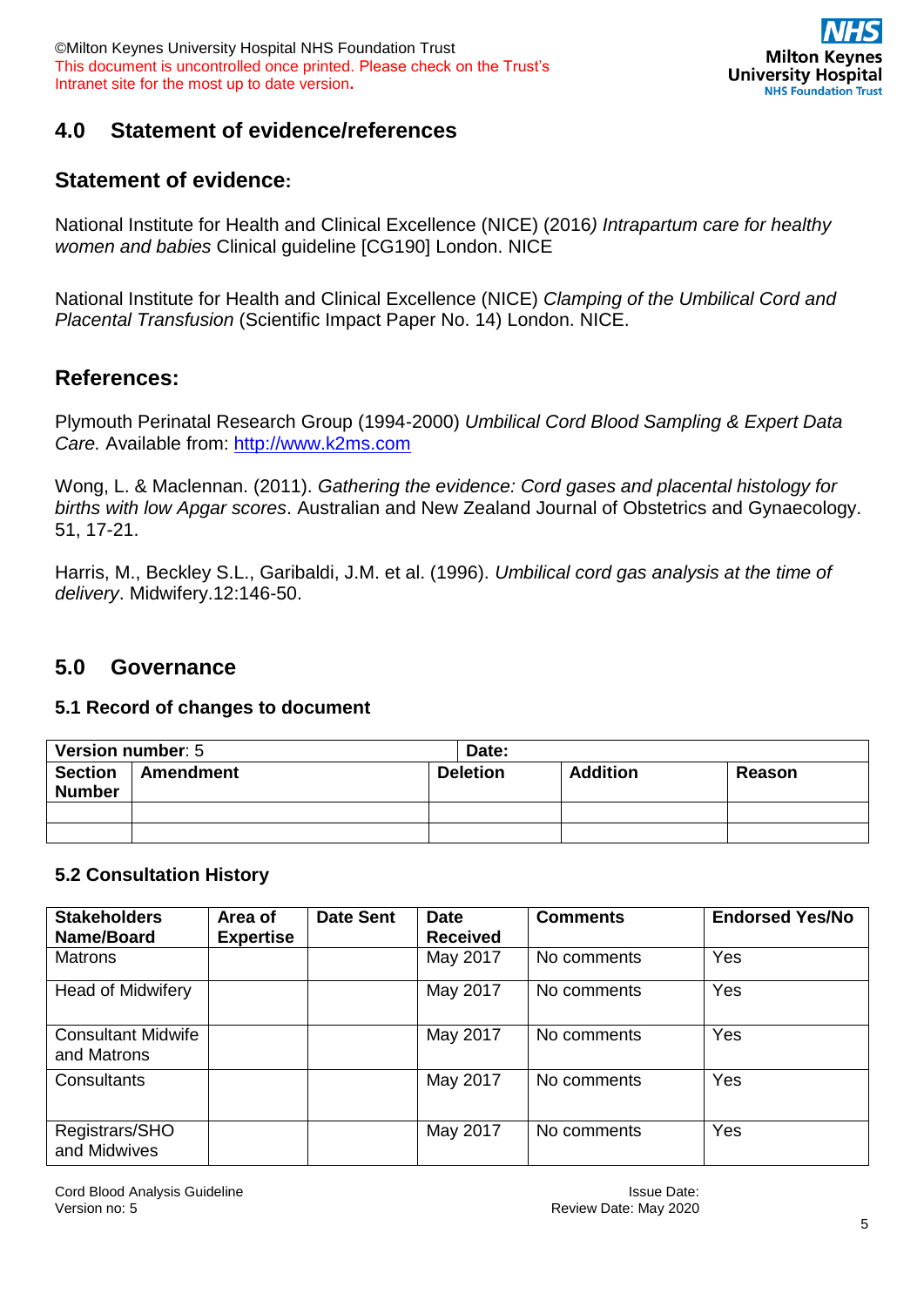

#### **5.3 Audit and monitoring**

This Guideline outlines the process for document development will be monitored on an ongoing basis. The centralisation of the process for development of documents will enable the Trust to audit more effectively. The centralisation in recording documents onto a Quality Management database will ensure the process is robust.

| <b>Audit</b><br><b>Criteria</b>                                                                                                                                         | Tool              | <b>Audit</b><br>Lead | <b>Frequency</b><br>of Audit | <b>Responsible</b><br><b>Committee</b>                            | How changes<br>will be<br>implemented | <b>Responsibility</b><br>for Actions |
|-------------------------------------------------------------------------------------------------------------------------------------------------------------------------|-------------------|----------------------|------------------------------|-------------------------------------------------------------------|---------------------------------------|--------------------------------------|
| To monitor<br>the amount<br>of cord<br>gases<br>processed<br>and a Datix<br>form to be<br>completed<br>for incidents<br>(E.g. blood<br>gas<br>analyzer out<br>of order) | <b>Statistics</b> | <b>Matrons</b>       | Bi-monthly                   | Labour Ward<br>Forum, Risk<br>meetings,<br>Divisional<br>meetings | Action plan to<br>be developed        | <b>Matrons</b>                       |

#### **5.4 Equality Impact Assessment**

This document has been assessed using the Trust's Equality Impact Assessment Screening Tool. No detailed action plan is required. Any ad-hoc incident which highlights a potential problem will be addressed by the monitoring committee.

| Impact                                                                                                                                                                               |           |            |           |           |                        |                            |
|--------------------------------------------------------------------------------------------------------------------------------------------------------------------------------------|-----------|------------|-----------|-----------|------------------------|----------------------------|
|                                                                                                                                                                                      | Age       | Disability | Race      | Gender    | <u>ទ</u><br>Relig<br>മ | <b>Orientati</b><br>Sexual |
| Do different groups have different needs, experiences,<br>issues and priorities in relation to the proposed<br>Guideline?                                                            | <b>No</b> | <b>No</b>  | <b>No</b> | <b>No</b> | <b>No</b>              | <b>No</b>                  |
| Is there potential for or evidence that the proposed<br>Guideline will not promote equality of opportunity for all<br>and promote good relations between different groups?           | <b>No</b> | No.        | No        | <b>No</b> | <b>No</b>              | <b>No</b>                  |
| Is there potential for or evidence that the proposed<br>Guideline will affect different population groups differently<br>(including possibly discriminating against certain groups)? | <b>No</b> | <b>No</b>  | <b>No</b> | <b>No</b> | <b>No</b>              | <b>No</b>                  |
| Is there public concern (including media, academic,<br>voluntary or sector specific interest) in potential<br>discrimination against a particular population group or<br>groups?     | <b>No</b> | No         | <b>No</b> | No        | <b>No</b>              | <b>No</b>                  |